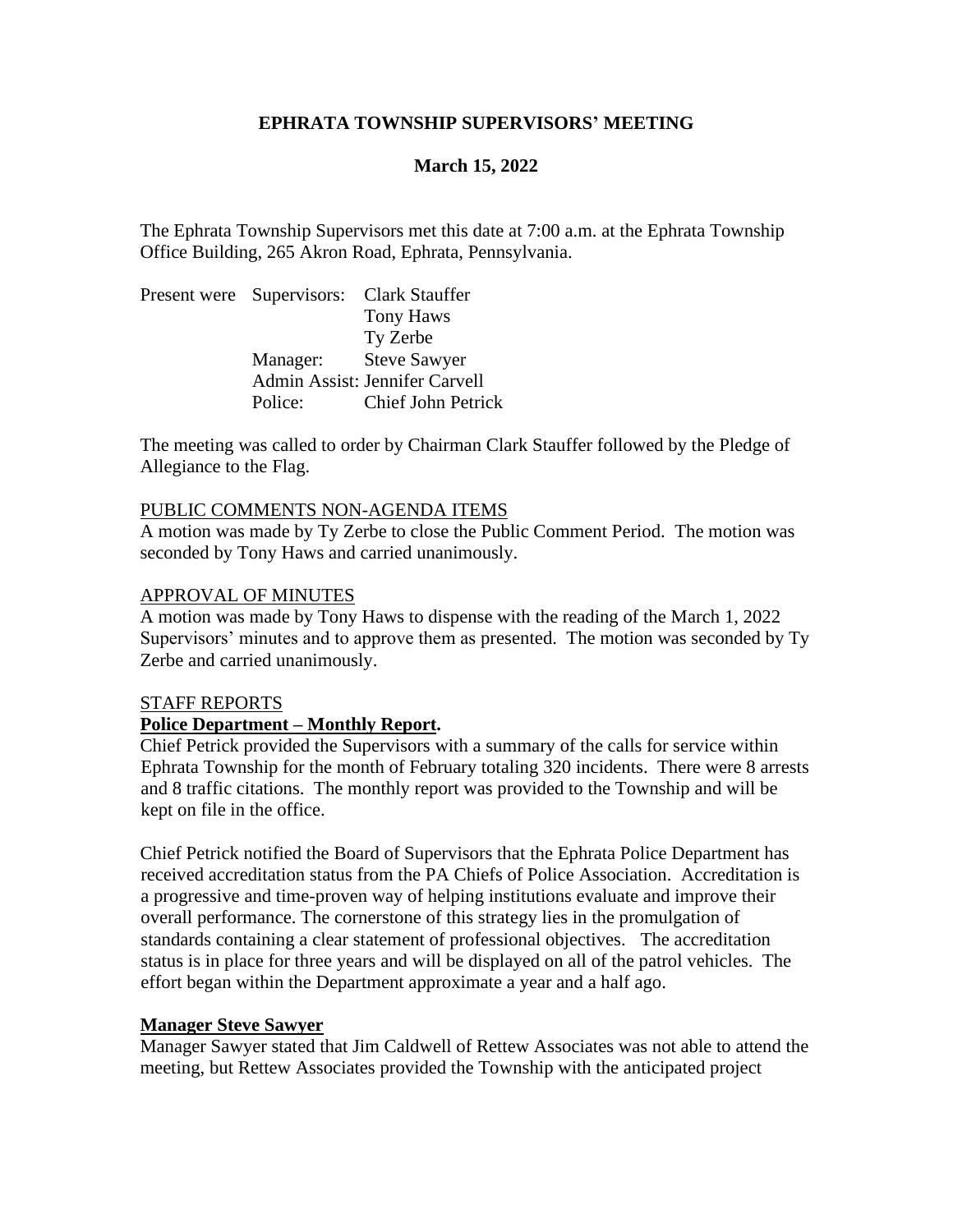schedule for the Cocalico Creek Project at Autumn Hills Development. Final Completion date is May 23, 2023.

• **Resident Letter – Truck Traffic on Pleasant View Drive.** The Township received a form letter that was submitted and signed by three (3) residents that live along Pleasant View Drive. The reason for the letter was to express their concerns regarding the amount of truck traffic using their street. The three (3) residents are requesting the Township post the road "No Truck Traffic". Manager Sawyer notified the Board of Supervisors that there are local businesses in the area that may be the majority of the truck traffic and that there are specific PennDOT warrants that must be met in order to prohibit truck traffic on a road. Manager Sawyer recommended tabling this item until the next meeting to get input from the Township Engineer.

A motion was made by Ty Zerbe to table action regarding this complaint received regarding truck traffic on Pleasant View Drive until such time input has been received from the Township Engineer. The motion was seconded by Tony Haws and carried unanimously.

- **ZHB March Hearings.** Manager Sawyer stated that two (2) Zoning Hearing Board Applications were received and will be heard this evening by the Zoning Hearing Board. Manager Sawyer gave a brief overview of each application. The Board of Supervisors did not wish to participate or present testimony in either hearing.
- **Custom Computer Quote-Firewall Update.** Manager Sawyer presented to the Board of Supervisors a proposal from Custom Computer to update the Township's SonicWall firewall. Custom Computer has informed the Township that the current firewall is 7 years old and the security license has expired. The typical life expectancy for this type of equipment is 4-5 years. Based upon the information received from Custom Computers, Manager Sawyer recommended accepting the proposal received in the amount of \$1,199.95 for the firewall upgrade.

A motion was made by Tony Haws to approve the proposal to update the Township's SonicWall Firewall in the amount of \$1,199.95 as quoted by Custom Computer. The motion was seconded by Ty Zerbe and carried unanimously.

• **East Mohler Church Road Subdivision – Time Extension to Act on Plan.**  Manager Sawyer notified the Board of Supervisors that Ephrata Township received a letter from Dautrich Engineering dated March 7, 2022 granting an extension of time of 90 days to act on the East Mohler Church Road Subdivision Final Plan. A list of updated items that need to be addressed were provided.

A motion was made by Ty Zerbe to accept the 90-day time extension granted by East Mohler Church Road Subdivision for the Township to act on the final plan. The motion was seconded by Tony Haws and carried unanimously.

• **2022 Bids – Escalator Clause Resolution.** Manager Sawyer requested the Board of Supervisors approve a Resolution for price adjustment of bituminous materials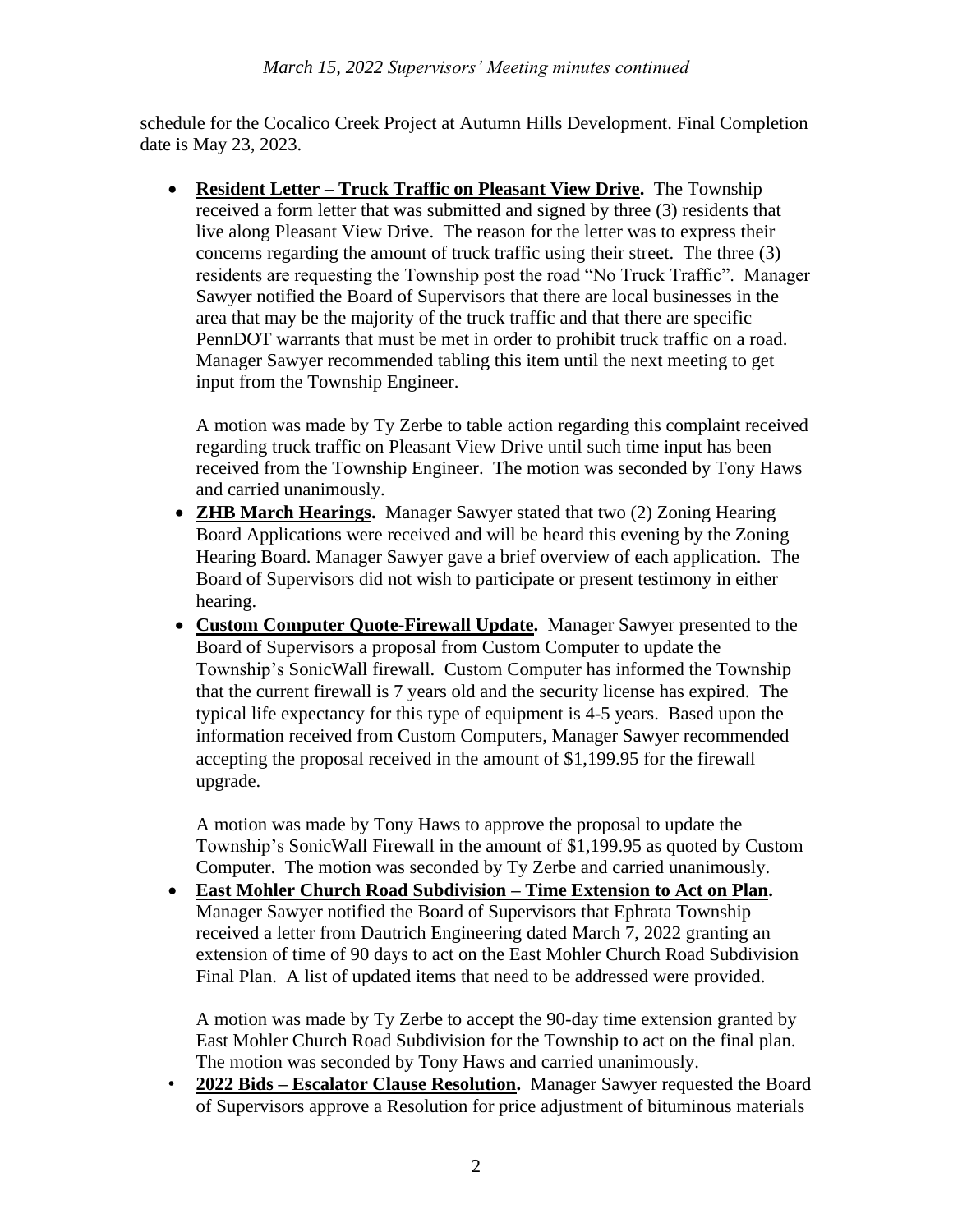for small quantities. This Resolution will allow an escalator clause for bituminous material to be included as part of Ephrata Township's 2022 bids for road projects and materials. The escalator clause will follow PennDOT regulations. Manager Sawyer stated that the local asphalt companies will not bid a project if the Municipality does not include an escalator clause.

A motion was made by Tony Haws to approve the Resolution to allow an escalator clause for bituminous material for 2022 bids for road projects and materials. The motion was seconded by Ty Zerbe and carried unanimously.

• **Weaver SWM Plan - FSR.** The Board of Supervisors were provided with a letter from Rettew Associates dated March 14, 2022 regarding a request to release the Financial Security in full for the Storm Water Management Plan for the Weaver Residence on Black Diamond Road. Rettew Associates has recommended a reduction in the financial security of \$15,790.33, leaving an outstanding balance of \$1,754.48 plus interest, until the site is fully stabilized.

A motion was made by Ty Zerbe to approve a financial security reduction for the Weaver Residence Storm Water Management Plan in the amount of \$15,790.33 leaving an outstanding balance of \$1,754.48 plus interest. The motion was seconded by Tony Haws and carried unanimously.

• **Resolution – Disposition of Records.** Staff prepared a Resolution for the Disposition of Township Records. The proposed disposition of Township records is in accordance with the PA Records Manual.

A motion was made by Tony Haws to approve the disposition of Township records as identified in the Resolution. The motion was seconded by Ty Zerbe and carried unanimously.

• **Mohler Church Road Bridge Damage.** Manager Sawyer reported that the bridge has been repaired from the accident that occurred in January. The cost of the repairs totaled \$6,034.00. The Township contacted the insurance company listed on the police accident report and was informed that the policy expired prior to the accident. Staff contacted the truck owner, Yare Express, LLC and emailed an invoice. The trucking company has not responded with new insurance nor payment to date. Manager Sawyer requested approval from the Board to have the Township Solicitor send a letter to the trucking company.

A motion was made by Tony Haws directing Manager Sawyer to send a certified letter notifying Yare Express, LLC that if payment is not received, the Township will proceed to file civil complaint with the local magistrate which will result in additional fees. The motion was seconded by Ty Zerbe and carried unanimously.

• **LCATS Spring Meeting – March 29, 2022.** Manager Sawyer notified the Board of Supervisors that the LCATS Spring Meeting is being held at Enck's Catering Facility on March 29, 2022. RSVP's are needed this week to attend.